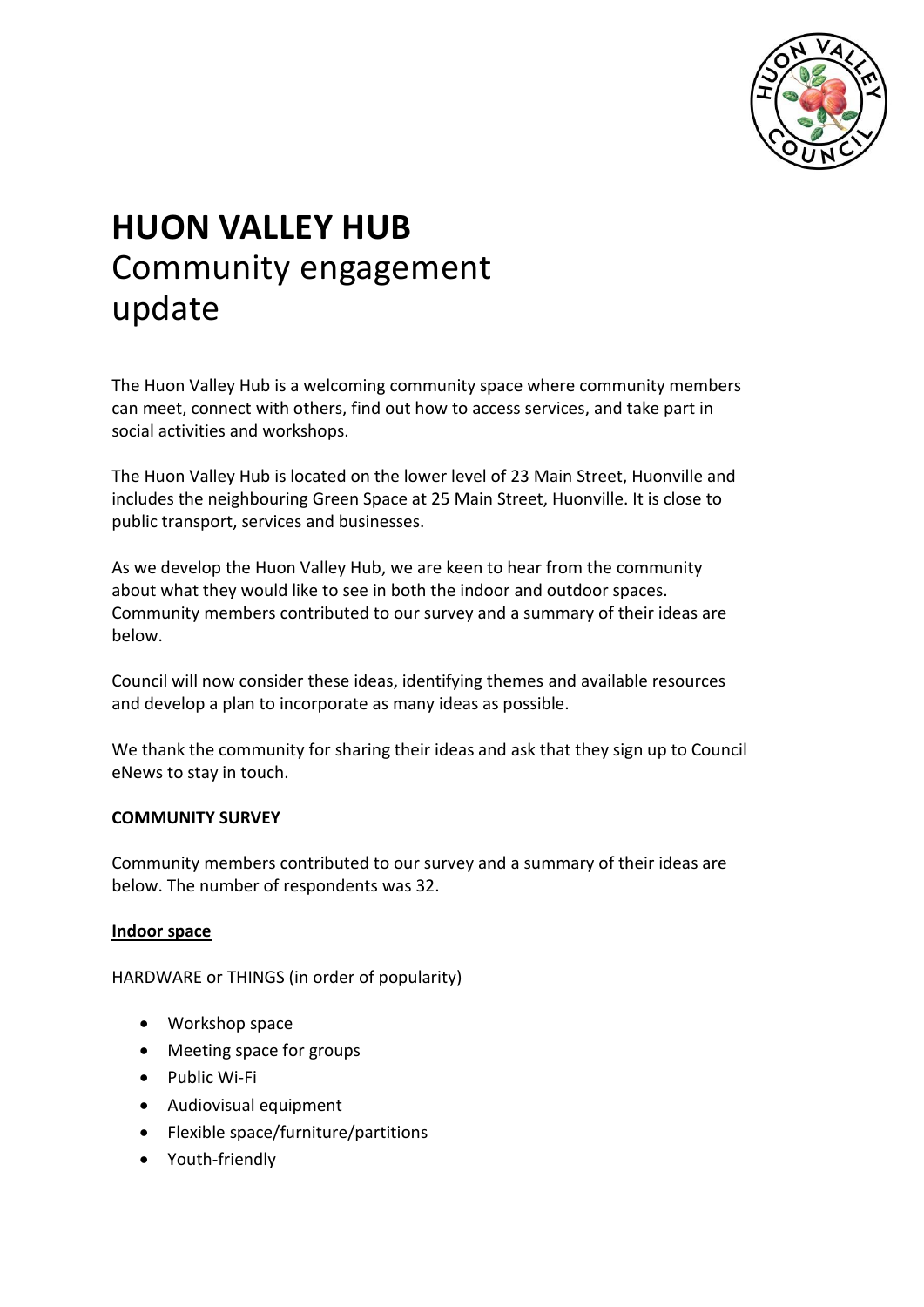

- Meeting space for one-on-one
- Exhibition space
- Public computer
- Noticeboard, information exchange
- Kitchenette
- Comfy furniture
- Seniors-friendly
- Family-friendly (breastfeeding, children's toys)
- Recording studio
- Piano

# SOFTWARE or ACTIVITIES (in order of popularity)

- Creative classes and workshops including art, literature, dance, craft
- Wholistic health workshops like yoga, mindfulness, mental health
- Information sessions
- Exhibitions
- Aboriginal culture and history workshops
- Employment and job training sessions
- School holiday sessions
- Life skills classes (conflict resolution, parenting, finance, etc.)
- Repair café
- Free access to health professionals

#### **Outdoor space**

HARDWARE or THINGS (in order of popularity)

- Shade/cover
- Mini amphitheatre/small stage
- Trees
- Seating
- Native plants, grasses, greenery, bush tucker
- Lighting
- Water fountain
- Power
- Interpretation/wayfinding signage
- Public art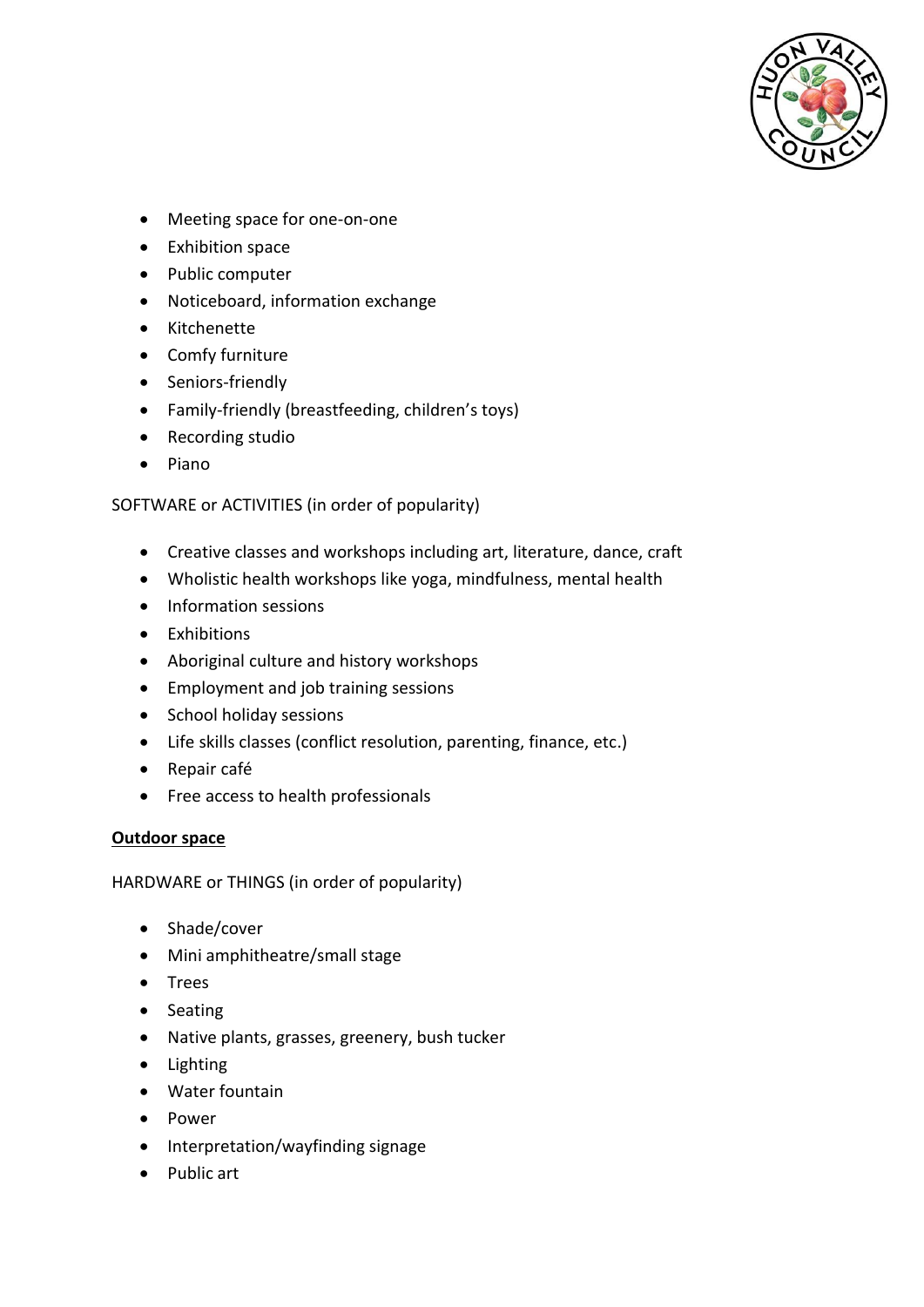

• Barbecue/woodfired oven

# SOFTWARE or ACTIVITIES (in order of popularity)

- Music (live)
- Games
- Exhibitions (local art)
- Markets
- Cultural activities/workshops like gardening, dance, music
- Reading
- Board games

# **Other comments**

- Ensure the space and activities are inclusive and welcoming to all
- Focus on youth
- Spaces need to be flexible for different activities and for future change
- Make the large cream wall a part of the project (mural, exhibition space, vertical garden, etc.)
- Whilst young people aged 18 to 24 did not respond to the survey, their input was sought through the Town Teams engagement

# **TOWN TEAM MOVEMENT**

Town Team Movement has been engaged to help with a place based and community led activation project and will facilitate community engagement, workshops and helping people to get involved.

In the initial 'discovery phase' we explored the skills, resources and connection in Huonville and sought the community's ideas through a 'dotmocracy' engagement activity and community workshops. Whilst not all ideas were relevant to the Huon Valley Hub, there are some suggestions which can be considered.

#### **Top 3 most popular categories were:**

- 1. Enhancing natural spaces
- 2. Beautification
- 3. Tourism

# **Top 5 ideas from the dotmocracy engagement were:**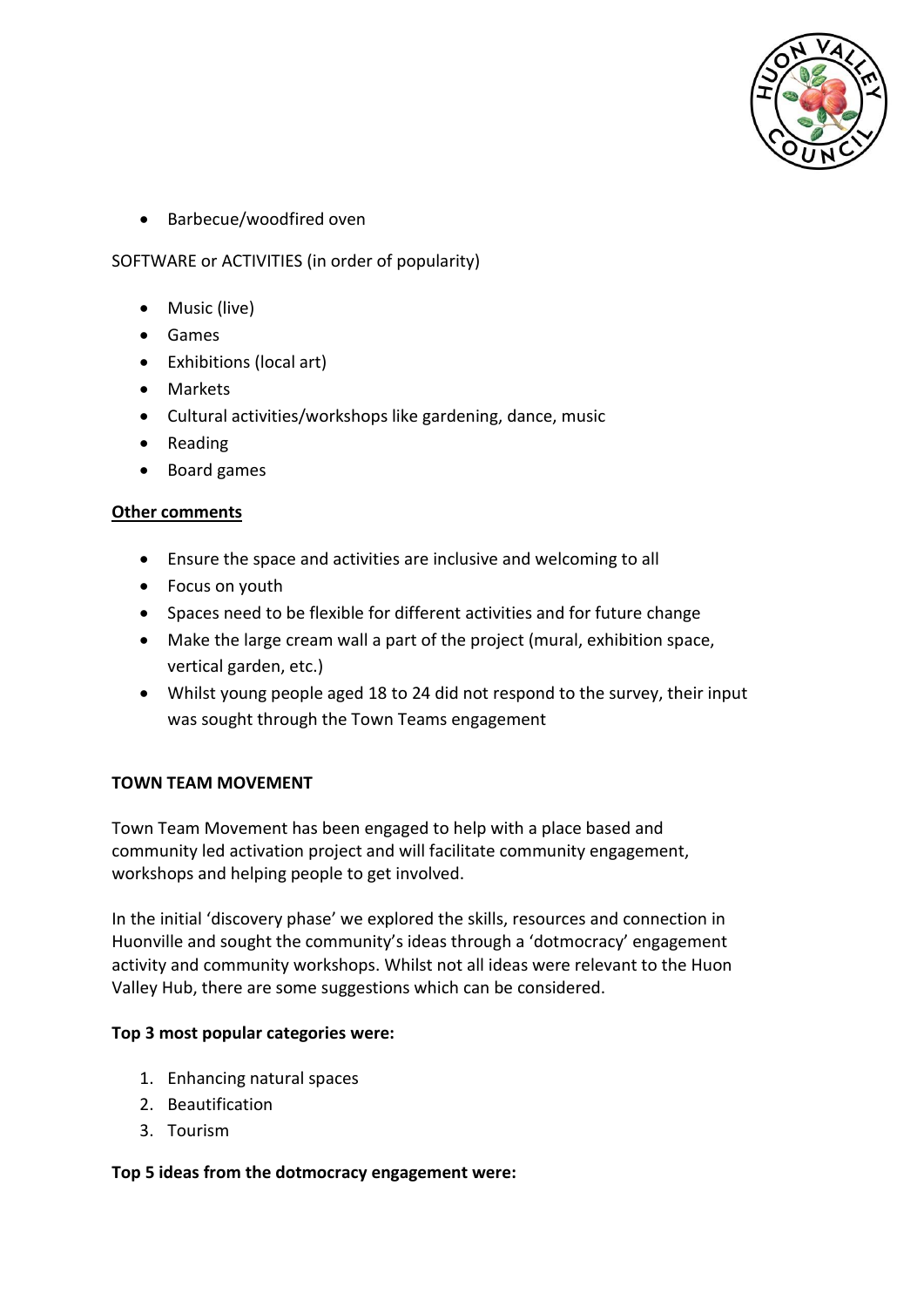

- More walks and wayfinding
- Bike trails
- Promote local produce
- More street trees
- Main Street makeover

# **Individual suggestions included (in order of popularity):**

- Co-working space
- Celebrate the history of Huonville
- Shade trees
- Community NAIDOC week events
- More community activities
- More murals
- Bush food garden
- Recognition of local Aboriginal culture
- Public art
- One to one digital support
- Flash mob singing
- Young and old sharing knowledge
- Craft sessions
- Places for people to make music
- LGBTIQ+ friendly spaces
- Instagram spot
- Youth programs
- Mental health programs

#### **NEIGHBOURLYTICS**

Launch Cities is a purpose-built program for regional wellbeing measurement and analysis using the evidence-based [Social Prosperity Standard.](https://www.neighbourlytics.com/blog/socialprosperity) In 2020 Neighbourlytics invited the Huon Valley Council to establish a wellbeing analytics baseline for our municipal area and empower decision-making through developments in data.

Some of the data that can inform the Huon Valley Hub engagement is summarised below.